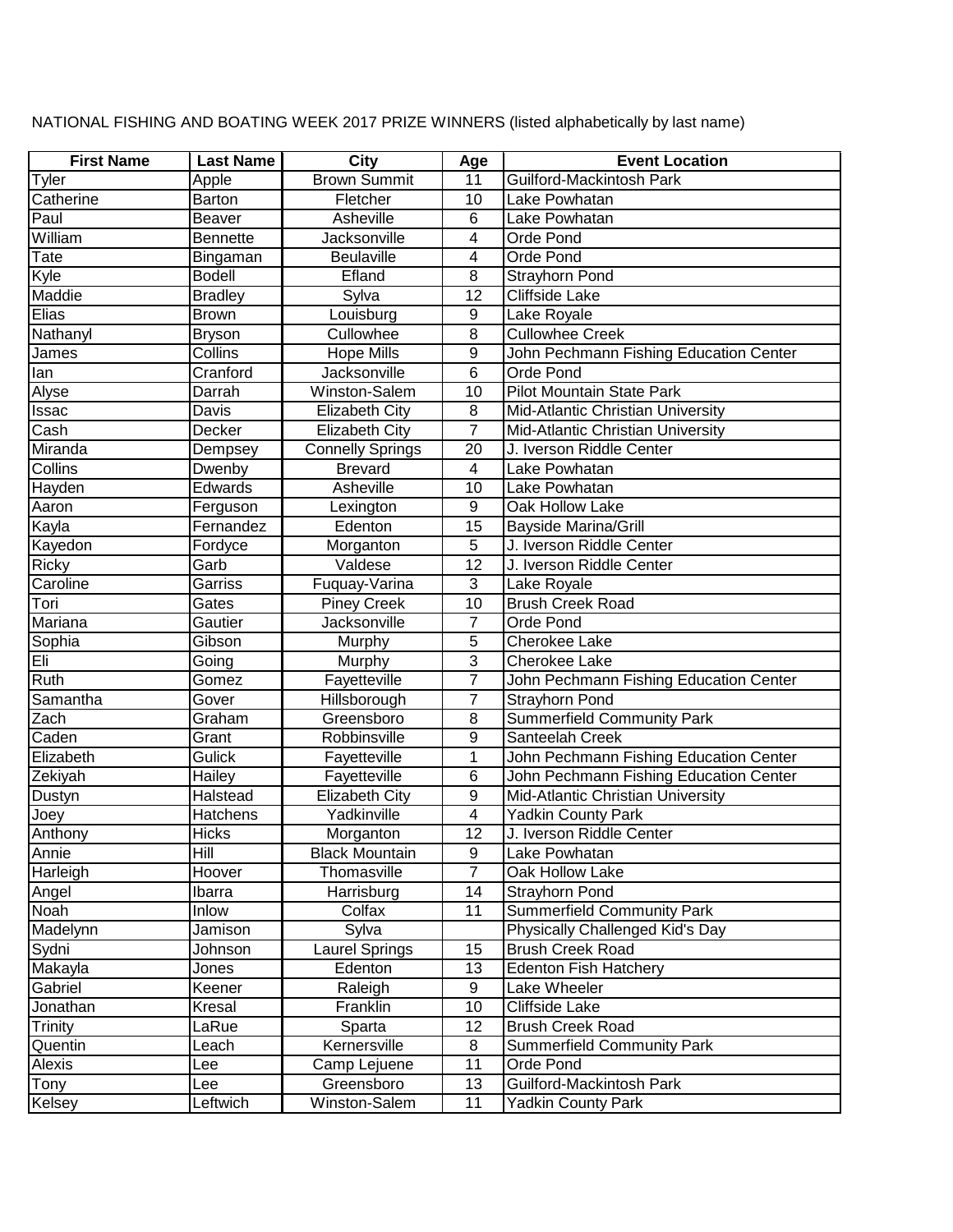| Carter        | Leonard             | Linwood               | 10                      | Southern Journey Chapter               |
|---------------|---------------------|-----------------------|-------------------------|----------------------------------------|
| Lilliana      | Mar                 | Hendersonville        | 5                       | Lake Powhatan                          |
| Sophia        | Marshau             | <b>Elizabeth City</b> | $\overline{7}$          | Mid-Atlantic Christian University      |
| Levi          | Martin              | Salisbury             | 11                      | Southern Journey Chapter               |
| Seth          | Martin              | Fairview              | 9                       | Lake Powhatan                          |
| Lillian       | McFadden            | Kernersville          | 11                      | Mayo River State Park                  |
| Dawson        | <b>McFalls</b>      | Hillsborough          | 10                      | Strayhorn Pond                         |
| Jelenha       | Mckim               | Highlands             | 13                      | <b>Cliffside Lake</b>                  |
| Luke          | <b>McNally</b>      | Jacksonville          | 10                      | Orde Pond                              |
| Dylan         | Meadows             | Edenton               | 13                      | <b>Bayside Marina/Grill</b>            |
| Samuel        | Medlin              | Thomasville           | 12                      | Oak Hollow Lake                        |
| Erica         | Messer              | Sylva                 | 10                      | Physically Challenged Kid's Day        |
| Jacob         | Murphy              | <b>Burnsville</b>     | 8                       | Max Patch Pond                         |
| Nora          | Palmer              | <b>High Point</b>     | 8                       | Mayo River State Park                  |
| Morgan        | Perry               | <b>Elizabeth City</b> | $\overline{\mathbf{4}}$ | Mid-Atlantic Christian University      |
| Matthew       | Phillips            | Robbinsville          | 9                       | Santeelah Creek                        |
| Meagan        | Raabe               | Goldsboro             | 9                       | Neuseway Nature Park                   |
| Turner        | Raby                | Franklin              | $\overline{\mathbf{4}}$ | <b>Cliffside Lake</b>                  |
| Braeden       | Radford             | Kinston               | 8                       | Neuseway Nature Park                   |
| Josh          | Reynolds            | <b>Black Mountain</b> | 10                      | Max Patch Pond                         |
| Aiden         | Roble               | Raeford               | 10                      | John Pechmann Fishing Education Center |
| <b>Marion</b> | Rogers              | Morganton             | 11                      | J. Iverson Riddle Center               |
| Daniel        | Rossi               | Jacksonville          | 5                       | Jacksonville Training Academy          |
| Lee           | Rousseau            | <b>Holly Springs</b>  | $\overline{8}$          | Lake Wheeler                           |
| Samantha      | Rowland             | Franklin              | 12                      | <b>Cliffside Lake</b>                  |
| Jake          | Royer               | Eastover              | $\overline{\mathbf{4}}$ | John Pechmann Fishing Education Center |
| Arabella      | Sanchez             | Camp Lejuene          | $\overline{2}$          | Orde Pond                              |
| Donatello     | Sanchez             | Camp Lejuene          | 6                       | Orde Pond                              |
| Morgan        | Satterlee           | Fayetteville          | 10                      | John Pechmann Fishing Education Center |
| Will          | Schulte             | Tarboro               | $\overline{7}$          | Pells Pond                             |
| Madison       | Schwab              | Claremont             | 8                       | Mayo River State Park                  |
| Alex          | Scoan               | <b>Wake Forest</b>    | 10                      | Lake Wheeler                           |
| Vanessa       | Shelton             | Pilot                 | 6                       | Pilot Mountain State Park              |
| Joseph        | Solomon             | Gibsonville           | 13                      | Guilford-Mackintosh Park               |
| Emmylou       | St. Romain          | Jacksonville          | 5                       | Orde Pond                              |
| Kennedy       | <b>Starks</b>       | Murphy                | $\overline{7}$          | Cherokee Lake                          |
| Evan          | Stubblefield        | Raleigh               | 9                       | Lake Royale                            |
| Jake          | Sylvia              | Kinston               | 15                      | Neuseway Nature Park                   |
| Cheyenne      | Temple              | Raeford               | 8                       | John Pechmann Fishing Education Center |
| Rebekah       | Temple              | Raeford               | 11                      | John Pechmann Fishing Education Center |
| Chase         | Thomas              | Franklin              | 11                      | <b>Cliffside Lake</b>                  |
| Ember         | Thomas              | Hot Springs           | 9                       | Carolina Hemlocks                      |
| Samantha      | Tillotson           | Hendersonville        | 6                       | Lake Powhatan                          |
| Carson        | Trull               | Kinston               | 4                       | Neuseway Nature Park                   |
| Mario         | Vega                | Maple Hill            | $\overline{7}$          | Orde Pond                              |
| Evelyn        | Walters             | Edenton               | 8                       | <b>Edenton Fish Hatchery</b>           |
| Eli           | Warren              | Jacksonville          | 4                       | Orde Pond                              |
| Gracie        | Wellington          | <b>Red Springs</b>    | 10                      | John Pechmann Fishing Education Center |
| Hannah        | Whaley              | Pink Hill             | 6                       | Jacksonville Training Academy          |
| Levi          | Wynter              | Tarboro               | 3                       | Pells Pond                             |
| Greyson       | $\overline{Y}$ oung | <b>Wake Forest</b>    | 6                       | Lake Wheeler                           |
|               |                     |                       |                         |                                        |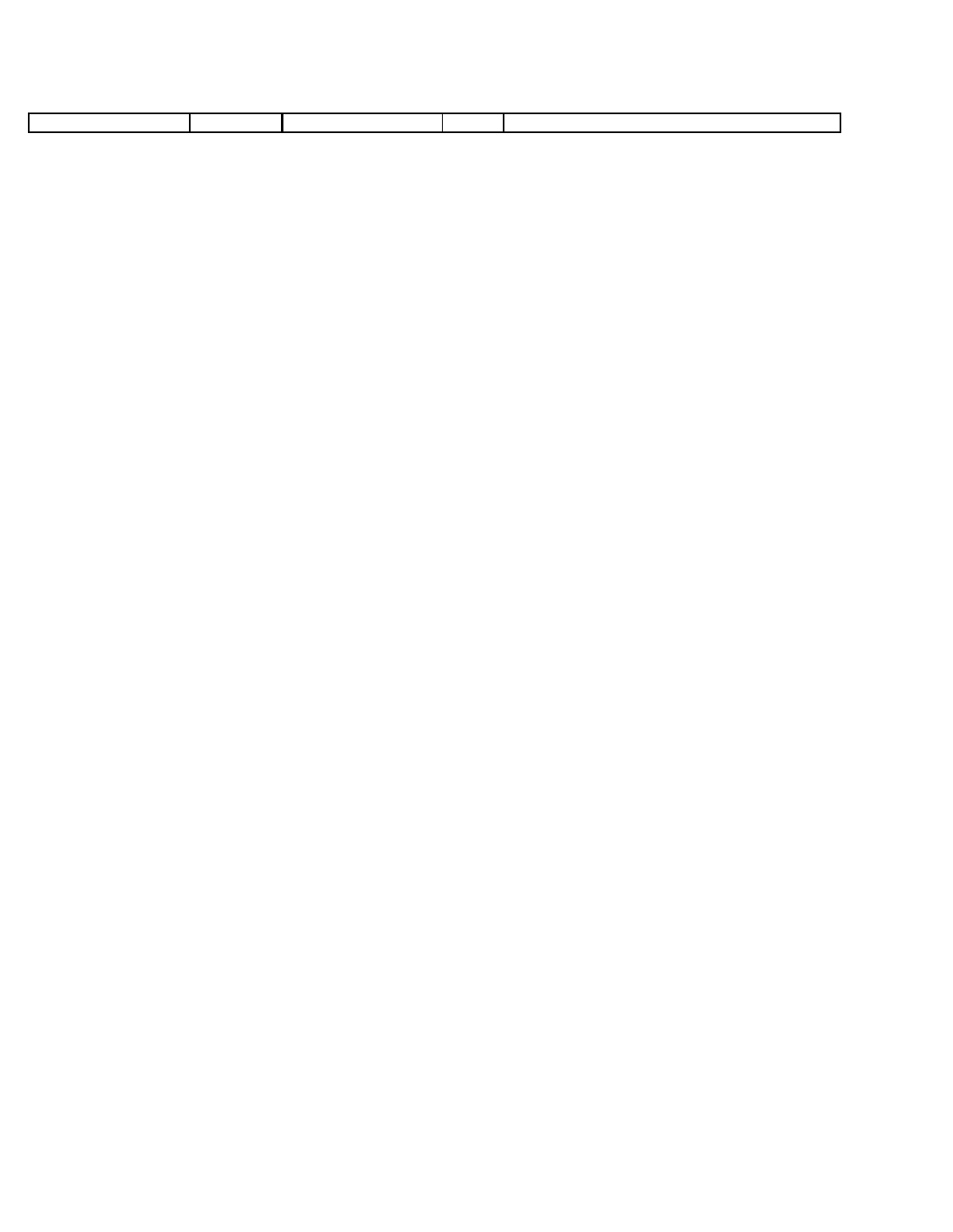| Prize                                                                       |
|-----------------------------------------------------------------------------|
| Mini Tackle Box<br>Mini Tackle Box                                          |
|                                                                             |
| <b>Fishing Towel</b>                                                        |
| Mini Tackle Box                                                             |
| <b>Playing Cards</b>                                                        |
| <b>Fishing Towel</b>                                                        |
| Mini Tackle Box                                                             |
| Mini Tackle Box                                                             |
| Mini Tackle Box                                                             |
| <b>Playing Cards</b>                                                        |
| Rod and Reel Combo                                                          |
| <b>Fishing Towel</b>                                                        |
| Mini Tackle Box                                                             |
| Mini Tackle Box<br>Mini Tackle Box<br>Mini Tackle Box<br>Rod and Reel Combo |
|                                                                             |
|                                                                             |
|                                                                             |
| <b>Playing Cards</b>                                                        |
| Rod and Reel Combo                                                          |
| <b>Fishing Towel</b>                                                        |
| Playing Cards                                                               |
| <b>Playing Cards</b>                                                        |
| <b>Playing Cards</b>                                                        |
| <b>Fishing Towel</b>                                                        |
| <b>Fishing Towel</b>                                                        |
| <b>Playing Cards</b>                                                        |
| Mini Tackle Box                                                             |
| <b>Playing Cards</b>                                                        |
| Mini Tackle Box                                                             |
| <b>Playing Cards</b>                                                        |
| Mini Tackle Box                                                             |
| Rod and Reel Combo                                                          |
|                                                                             |
| <b>Fishing Towel</b><br>Fishing Towel                                       |
| Mini Tackle Box                                                             |
|                                                                             |
| <b>Playing Cards</b>                                                        |
| Mini Tackle Box                                                             |
| Rod and Reel Combo                                                          |
| Mini Tackle Box                                                             |
| Mini Tackle Box                                                             |
| Mini Tackle Box                                                             |
| <b>Fishing Towel</b>                                                        |
| <b>Fishing Towel</b>                                                        |
| Rod and Reel Combo                                                          |
| Mini Tackle Box                                                             |
| <b>Playing Cards</b>                                                        |
| <b>Tackle Box</b><br>Mini                                                   |
| Mini Tackle Box                                                             |
| Mini Tackle Box                                                             |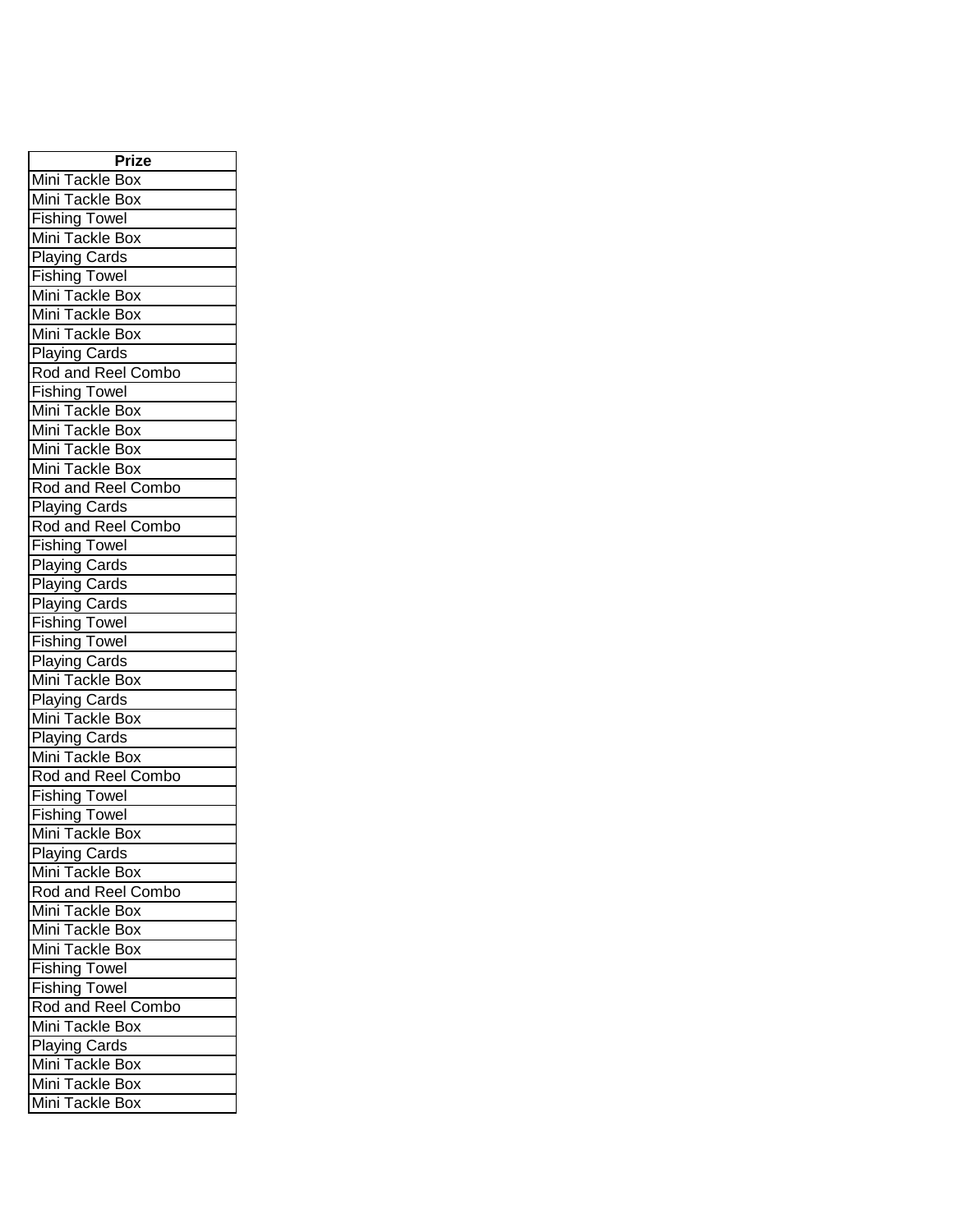| Mini Tackle Box                    |
|------------------------------------|
| Mini Tackle Box                    |
| Playing Cards                      |
| Mini Tackle Box                    |
| <b>Fishing Towel</b>               |
| Mini Tackle Box                    |
| Mini Tackle Box                    |
| <b>Fishing Towel</b>               |
| Mini Tackle Box                    |
| <b>Fishing Towel</b>               |
| Mini Tackle Box                    |
| Mini Tackle Box                    |
| Mini Tackle Box                    |
| <b>Playing Cards</b>               |
| Rod and Reel Combo                 |
| <b>Fishing Towel</b>               |
| Mini Tackle Box                    |
| <b>Playing Cards</b>               |
| Mini Tackle Box                    |
| <b>Fishing Towel</b>               |
| <b>Playing Cards</b>               |
| Mini Tackle Box                    |
| Mini Tackle Box                    |
| Mini Tackle Box                    |
| Mini Tackle Box                    |
| Mini Tackle Box                    |
| Mini Tackle Box                    |
| <b>Playing Cards</b>               |
| <b>Fishing Towel</b>               |
| Playing Cards                      |
| <b>Fishing Towel</b>               |
| <b>Playing Cards</b>               |
| Mini Tackle Box                    |
| Rod and Reel Combo                 |
| Mini Tackle Box<br>Mini Tackle Box |
|                                    |
| Mini Tackle Box                    |
| <b>Tackle Box</b><br>Mini          |
| Mini<br>Tackle Box                 |
| Tackle Box<br>Mini 1               |
| Mini i<br>Tackle Box               |
| Mini i<br>Tackle Box               |
| Mini<br>Tackle Box                 |
| <b>Fishing Towel</b>               |
| <b>Fishing Towel</b>               |
| <b>Playing Cards</b>               |
| Mini Tackle Box                    |
| <b>Playing Cards</b>               |
| <b>Fishing Towel</b>               |
| Rod and Reel Combo                 |
| Rod and Reel Combo                 |
|                                    |